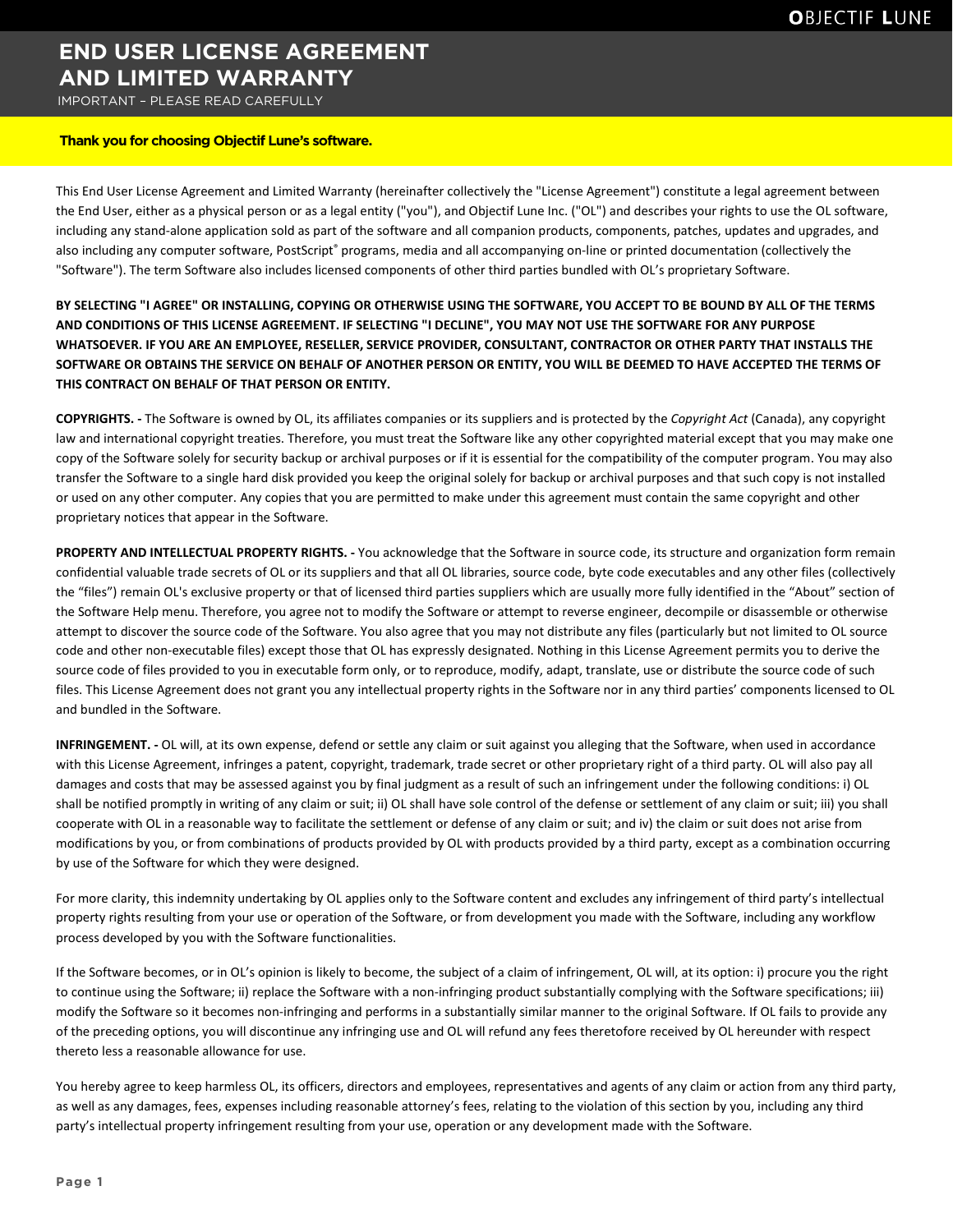THIS SECTION STATES THE ENTIRE LIABILITY OF OL REGARDING INFRINGEMENT BY THE SOFTWARE OR ANY OTHER PRODUCT OR SERVICE PROVIDED BY OL.

**PRE-TESTING OF THE SOFTWARE. -** You acknowledge that the Software must be thoroughly tested by you with noncritical data before you rely on it and you hereby assume the entire risk of using the Software.

**WARNING - HIGH RISK ACTIVITIES. -** THE SOFTWARE IS NOT FAULT-TOLERANT AND IS NOT DESIGNED, MANUFACTURED OR INTENDED FOR USE OR RESALE AS ON-LINE CONTROL EQUIPMENT IN HAZARDOUS ENVIRONMENTS REQUIRING FAIL-SAFE PERFORMANCE, SUCH AS, WITHOUT LIMITATION, IN THE OPERATION OF NUCLEAR FACILITIES, AIRCRAFT NAVIGATION OR COMMUNICATION SYSTEMS, AIR TRAFFIC CONTROL, DIRECT LIFE SUPPORT MACHINES OR WEAPONS SYSTEMS, IN WHICH THE FAILURE OF THE SOFTWARE COULD LEAD DIRECTLY TO DEATH, PERSONAL INJURY, OR SEVERE PHYSICAL OR ENVIRONMENTAL DAMAGE ("HIGH RISK ACTIVITIES"). OL AND ITS SUPPLIERS SPECIFICALLY DISCLAIM ANY EXPRESS OR IMPLIED WARRANTY OF FITNESS FOR HIGH RISK ACTIVITIES.

**SCOPE OF USE. -** The license granted to you under this agreement is a single device license only and not a multi-device license. Consequently, you agree to use the Software for your own customary business or personal purposes on a single instance of any physical or virtual computer system for which the Software was licensed. If you need to use the Software on more than one device, you must purchase additional licenses. Contact OL for applicable royalties and licensing terms.

## **EXCEPTIONS TO THE SCOPE OF USE.**

- a) The following products can be used on any number of devices: *Designer*, *OL Connect Send* and *PlanetPress Search*.
- b) A *Capture OnTheGo* (COTG) user license can be used simultaneously on multiple devices if and only if the operator of these devices is the same physical person.
- c) If the Software can or will generate, create or modify PostScript programs called Variable Content Documents ("VCD"), any VCD generated by the Software is licensed on a per "licensed output device" basis (including, without limitation, printers, Adobe Acrobat Distiller, Aladdin Ghostscript, etc.). This means that any VCD generated by the Software can be used by any number of users as long as they use the VCD on only that single licensed output device. If you need to use the VCD on more than one output device, you must purchase additional licenses. In case of cluster printing systems (multiple print engines attached to a single Raster Image Processor (RIP)), each print engine needs to be licensed individually. Contact OL for the applicable royalties and licensing terms for distribution of any VCD. Note that this paragraph does not apply for PlanetPress Office's "Windows Printing", PlanetPress Production's "Optimized PostScript Stream" and "Windows Printing", PlanetPress Connect or PReS Connect.

**SOFTWARE ACTIVATION. -** Technological protection measures are included in the Software to prevent its unauthorized or illegal use. You agree to such technical measures and you undertake to follow their requirements.

The Software requires activation within thirty (30) days after the initial installation. If you are using a time-based license, you may need to reactivate the Software prior to its expiry. You may also need to reactivate the Software if you modify your computer hardware or install the Software on another computer.

**SINGLE/MULTI-TENANCY SOFTWARE AS A SERVICE (SAAS) AND PAY-PER-CLICK. -** This license cannot be used to offer SaaS or PAY-PER-CLICK services without first contacting OL for execution of a specific agreement to that purpose.

**ANTI-SPAM AND PROTECTION OF PERSONAL INFORMATION. -** As the Software may allow you to generate and output emails, you undertake to use the Software and any email functionality in strict compliance with any anti-spam laws and regulations applicable to you in your jurisdiction. You also undertake to protect transactional information and personal information that you may collect using the Software in strict compliance with any protection of personal information laws and regulations applicable to you in your jurisdiction.

OL, ITS AFFILIATED COMPANIES, DIRECTORS, OFFICERS AND EMPLOYEES ASSUME NO LIABILITY WHATSOEVER REGARDING ANY VIOLATION FROM YOU OF ANY ANTI-SPAM OR PROTECTION OF PERSONAL INFORMATION LAWS OR REGULATIONS.

**TRANSFER. -** If the Software was provided to you through a leasing or a subscription agreement, it cannot and shall not be transferred and/or used by any third party at the end of the agreement. However, if you extend the agreement or buy-out your lease without change of ownership, this License Agreement shall remain in effect accordingly.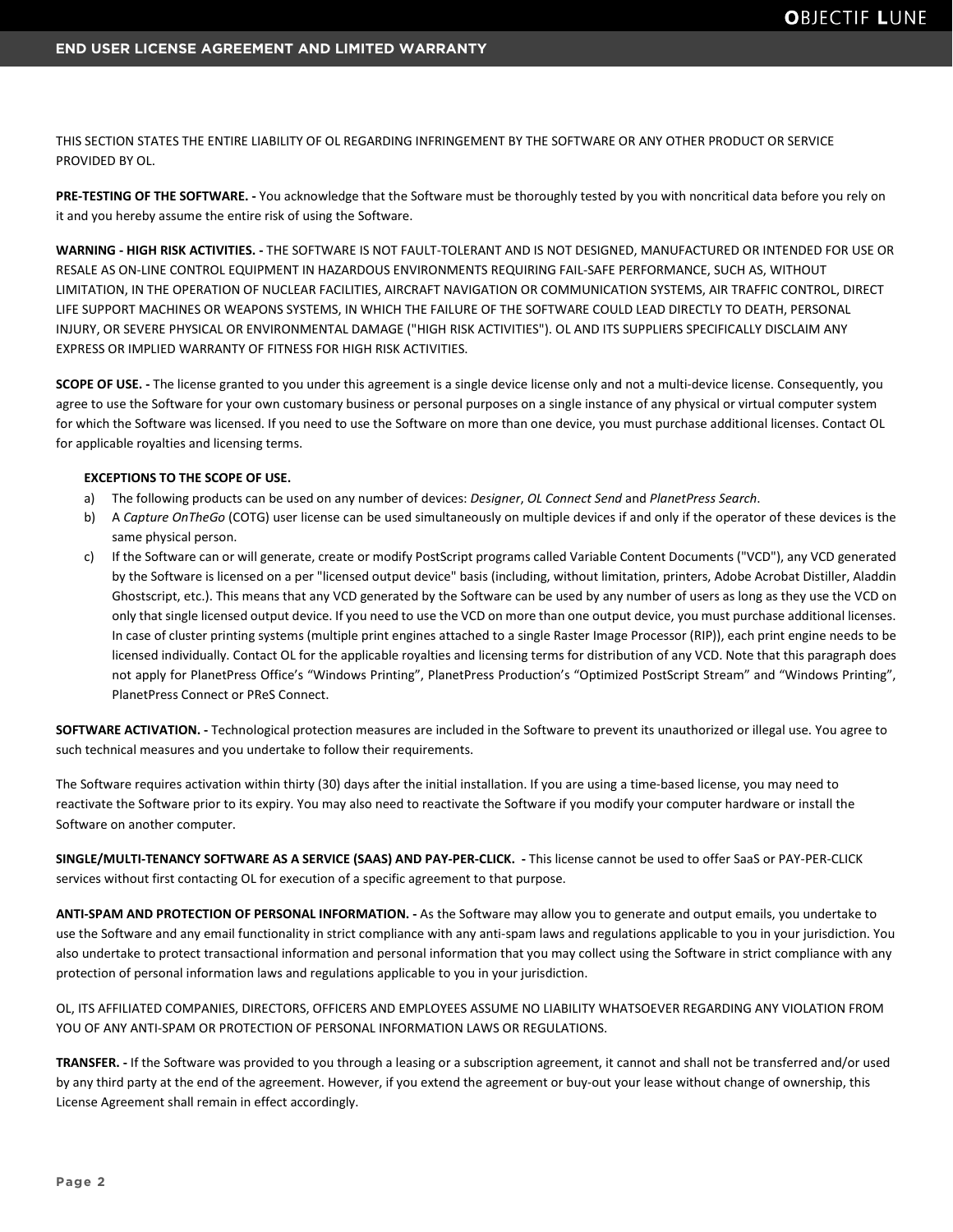If the Software was not provided to you through a leasing or a subscription agreement, you may transfer it to a third party on a permanent basis, after prior written authorization of OL. In case of permanent transfer, you shall not retain any copy of the Software and the transferee shall be bound by the terms of this License Agreement.

Except as provided herein, you may not transfer, rent, lease, lend, copy, modify, adapt, sublicense or time-share in any manner the Software or any part hereof.

**TERM. -** This License Agreement is effective until the end of the period defined by the type of license used (as described on OL'S website) or until terminated. This License Agreement shall be automatically terminated upon i) if you fail to comply with any of the terms of this License Agreement and that you have not remedied any such breach within ten (10) days from receipt of a written notice from OL, without prejudice to OL's legal recourses, including injunctive reliefs or ii) default of payment not remedied within ten (10) days from receipt of a written notice from OL. Upon termination, you must destroy the original and any copy of the Software and cease all use of all the trademarks mentioned herein.

**LIMITED WARRANTY - SOFTWARE PURCHASE ON A PHYSICAL MEDIA. -** OL warrants that the Software media will be free from defects in materials and workmanship, for a period of ninety (90) days from the date of its purchase. In case of defect, you must return the Software media to OL with a copy of your receipt and within the warranty period for replacement.

DO NOT RETURN ANY PRODUCT UNTIL YOU HAVE CALLED THE OL CUSTOMER CARE DEPARTMENT AND PREVIOUSLY OBTAINED A RETURN AUTHORIZATION NUMBER.

This Limited Warranty is void if failure of the Software media results from accident, abuse or misapplication. Any replacement of the Software media will be warranted for the remainder of the original warranty period or thirty (30) days, whichever is longer.

**WARRANTY DISCLAIMER. -** EXCEPT AS EXPRESSLY SET FORTH IN THE "LIMITED WARRANTY - SOFTWARE PURCHASE ON A PHYSICAL MEDIA" SECTION, OL MAKES NO OTHER REPRESENTATION NOR PROVIDES ANY ADDITIONAL WARRANTY REGARDING THE SOFTWARE WHICH IS BEING DELIVERED « AS IS ». YOU ACKNOWLEDGE AND AGREE TO RELY AND OPERATE THE SOFTWARE AT YOUR OWN RISKS. OL MAKES NO REPRESENTATION NOR WARRANTY i) THAT THE SOFTWARE WILL MEET YOUR REQUIREMENTS, ii) THAT THE RESULTS WHICH MAY BE OBTAINED FROM THE SOFTWARE WILL BE ADEQUATE, RELIABLE OR ERROR FREE, NOR iii) THAT ANY SOFTWARE DEFECT WILL BE CORRECTED.

## MORE SPECIFICALLY, OL GIVES NO CONVENTIONAL OR LEGAL WARRANTY OF ANY NATURE, EXPRESS OR IMPLIED, ON THE SOFTWARE CONTENT, ITS RESULTS OR ITS DOCUMENTATION. OL EXPRESSLY DISCLAIMS ANY IMPLIED WARRANTY OF MERCHANTABILITY OR FITNESS FOR A PARTICULAR **PURPOSE ORQUIET ENJOYMENT.**

No opinion, advice or representation whether verbal or in writing that you may receive from OL's employees or its affiliated companies will constitute an additional warranty to the terms and conditions of this License Agreement.

**LIMITATION OF LIABILITY. -** TO THE FULLEST EXTENT PERMITTED BY LAW, OL, ITS AFFILIATED COMPANIES, DIRECTORS, OFFICERS AND EMPLOYEES SHALL NOT BE HELD LIABLE, WHETHER BY CONTRACT OR IN TORT, TOWARDS YOU OR ANY OTHER THIRD PARTY FOR ANY SPECIAL, INCIDENTAL, INDIRECT OR CONSEQUENTIAL DAMAGES WHATSOEVER (INCLUDING, WITHOUT LIMITATION, DAMAGES FOR LOSS OF BUSINESS, LOSS OF PROFITS OR SAVINGS, BUSINESS INTERRUPTION, LOSS OF BUSINESS INFORMATION OR ANY OTHER PECUNIARY LOSS) ARISING FROM ANY SOFTWARE DEFECT, ITS DOCUMENTATION OR FOR ERRONEOUS RESULTS OR FROM THE USE OF OR INABILITY TO USE THE SOFTWARE OR THE PROVISION OF OR THE FAILURE TO PROVIDE SUPPORT SERVICES, EVEN IF OL HAS BEEN ADVISED OF THE POSSIBILITY OF SUCH DAMAGES. OL ASSUMES NO LIABILITY FOR ANY DAMAGE RESULTING FROM YOUR MISHANDLING OF THE SOFTWARE.

IF A COMPETENT COURT SHOULD CONCLUDE TO OL'S LIABILITY DESPITE THE FOREGOING PROVISION, YOU EXPRESSLY AGREE THAT OL SHALL NOT BE LIABLE TO YOU FOR ANY DAMAGES REGARDLESS OF THE CAUSE OF ACTION, WHETHER IN CONTRACT OR IN TORT, IN EXCESS OF THE AMOUNT PAID FOR THE PURCHASE OF THE SOFTWARE.

**ASSIGNMENT OF OL RIGHTS. -** OL is entitled to sell, transfer or assign in any way and at its sole discretion any rights under the present License Agreement to any third party and the assignee will be entitled to any of OL's rights, privileges or recourses resulting from the present agreement. OL will notify you of such sale, transfer or assignment through a specific notice on its website.

**GENERAL PROVISIONS. -** This License Agreement may only be modified in writing by a duly authorized officer of OL. OL shall announce any modifications to this License Agreement whether on its website or by email to you, at its own discretion, within thirty (30) days before its effective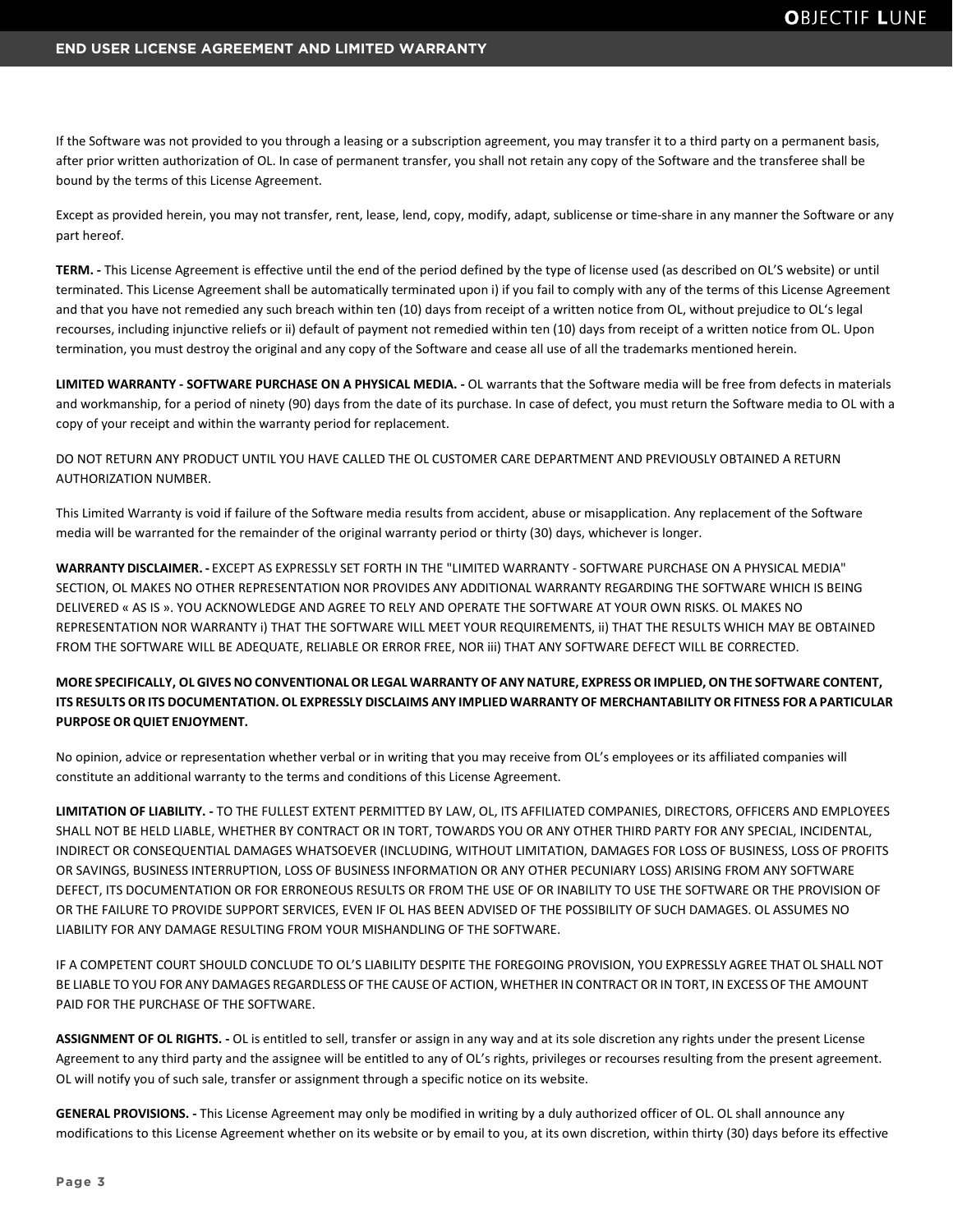date. Acceptance of the modifications by selecting "I AGREE" and your subsequent use of the Software will be deemed your acceptance of these modifications.

This License Agreement shall be binding upon the parties hereto and their respective successors and permitted assignees. If any or part of any provision of this License Agreement is, by final judgment, found void or unenforceable, the remainder shall remain valid and enforceable according to its terms. Any declaration of a court to the effect that any provision hereof is invalid or unenforceable shall not affect the validity or enforceability of any remaining provisions hereof.

If OL fails to avail itself of any of its rights under the present agreement, this does not constitute a waiver or a modification of the rights available to it hereunder and OL may within the time prescribed by law, institute procedures to invoke its rights. A delay in doing so does not constitute a defense which is enforceable.

None of the parties hereto shall be deemed in default in the performance of its obligations hereunder if such performance is delayed, detained or prevented because of force majeure. Force majeure is any cause beyond the control of the parties hereto and against which they could not protect themselves. Force majeure includes, without limitation, any fortuitous and natural disasters, strikes, work stoppages, lockouts, fire, riot, failure of communication networks including Internet, power failure, embargo, order, war, terrorism, inability to obtain raw materials, regulation or government controls or other similar event.

**U.S. GOVERNMENT RESTRICTED RIGHTS. -** If a Software is acquired under the terms of a proposal or agreement with the United States Government or any contractor thereof, the Software is subject to the following restricted rights notice: "This Software is commercial computer software provided with RESTRICTED RIGHTS. Use, duplication, or disclosure by the U.S. Government is subject to restrictions as set forth in subparagraph (c)(1)(ii) of the Rights in Technical Data and Computer Software clause at DFARS 252.227-7013, FAR 52.227-17 Alternate III (g)(3), or subparagraphs (c)(1) and (2) of the Commercial Computer Software - Restricted Rights at 48 CFR 52.227-19, as applicable, and their successor provisions. Contractor/Manufacturer is Objectif Lune Inc., Montréal, Québec, Canada, H1V 2C8.

**U.S. EXPORT RULES. -** You agree that the Software will not be shipped, transferred or exported into any country or used in any manner prohibited by the United States Export Administration Act or any other export laws, restrictions or regulations (collectively the "Export Laws"). In addition, if the Software is identified as export controlled items under the Export Laws, you represent and warrant that you are not a citizen of or otherwise located within an embargoed nation and that you are not otherwise prohibited under the Export Laws from receiving the Software. All rights to use the Software are granted on condition that such rights are forfeited if you fail to comply with the terms of this paragraph.

**ONLINE VERSION. -** You acknowledge that when provided in its online format, this License Agreement has the same effect and same value as if it was signed on a paper version. A printed version of this online License Agreement or any notice sent by electronic mail shall be admissible in litigation as any other business document of the enterprise or register generally kept in paper format.

**GOVERNING LAW. -** This License Agreement shall be governed and construed by the laws of the Province of Quebec or in default by the applicable Laws of Canada, excluding those provisions relating to conflicts of laws and excluding the United Nations Convention on contracts for the International Sale of Goods if applicable. The parties hereby irrevocably submit to the jurisdiction of the Courts of the Province of Quebec in the judicial district of Montreal, Canada for any litigation resulting from the present License Agreement, excluding any other jurisdiction.

**LICENSED THIRD PARTY COMPONENTS AND SPECIFIC RIGHTS AND LIMITATIONS. -** As part of this License Agreement, you agree to the specific rights and limitations regarding third parties licensed components bundled in the Software in addition to the rights and limitations already mentioned herein which benefit such third parties, including:

## **ADOBE® TECHNOLOGY**

The term Software includes Adobe Technology and related documentation, and any upgrades, modified versions, updates, additions, and copies thereof.

**LICENSE GRANT AND RESTRICTIONS. -** OL grants you a non-exclusive right to use the Software under the terms of this Agreement. You may make one backup copy of the Software, provided the backup copy is not installed or used on any computer.

**INTELLECTUAL PROPERTY RIGHTS. -** The Software is owned by OL and its suppliers, and its structure, organization and code are the valuable trade secrets of OL and its suppliers'; The Software is also protected by United States Copyright law and International Treaty provisions. You may not copy the Software, except as provided in this Agreement. Any copies that you are permitted to make pursuant to this Agreement must contain the same copyright and other proprietary notices that appear on or in the Software. You agree not to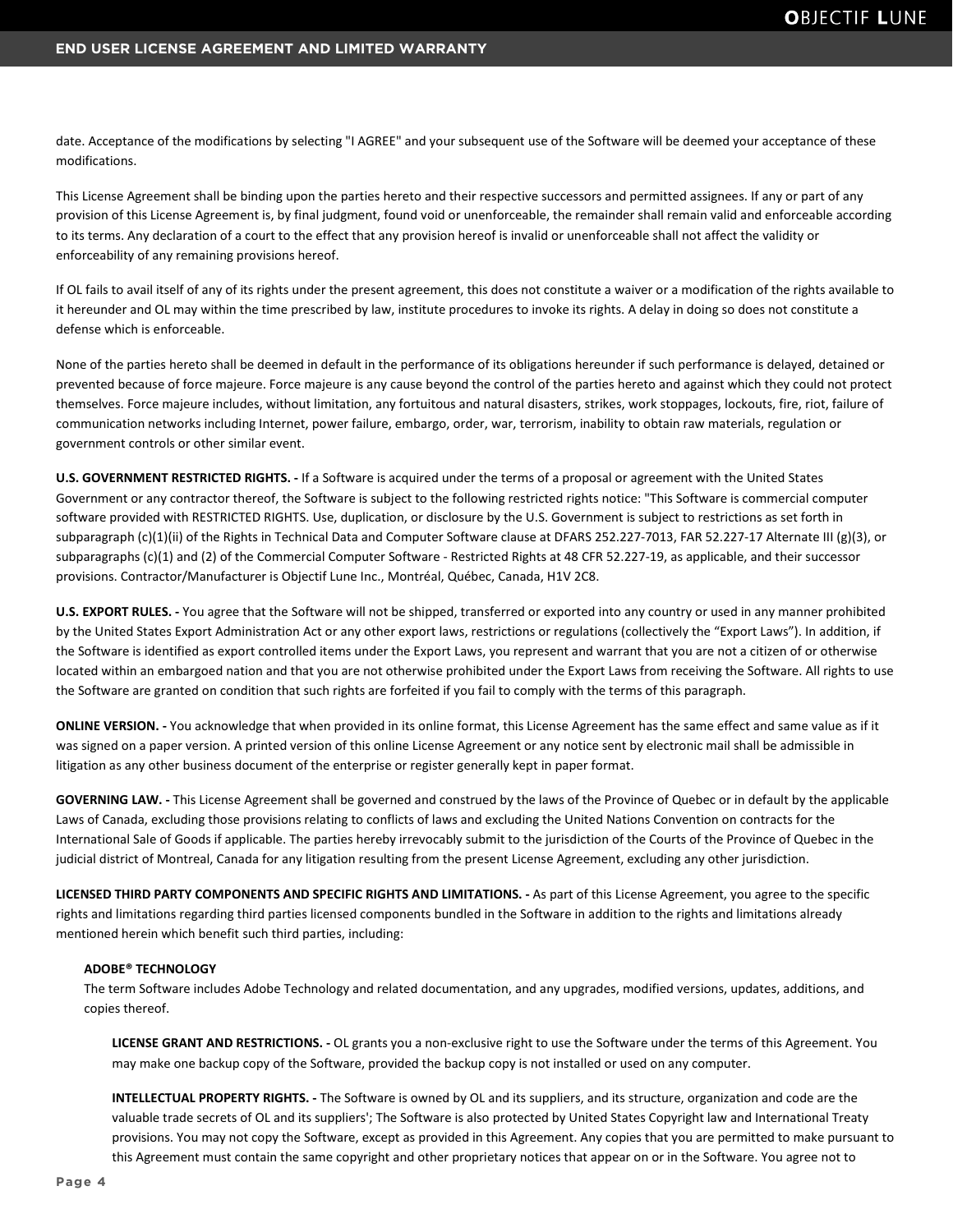modify, adapt, translate, reverse engineer, decompile, disassemble or otherwise attempt to discover the source code of the Software. Except as stated above, this Agreement does not grant you any intellectual property rights in the Software.

**FONT LICENSE. -** If the Software includes font software you may embed the font software, or outlines of the font software, into your electronic documents to the extent that the font vendor copyright owner allows for such embedding. The fonts contained in this package may contain both Adobe and non-Adobe owned fonts. You may fully embed any font owned by Adobe.

**DISCLAIMER OF WARRANTY. -** THE "LIMITED WARRANTY. SOFTWARE PURCHASED ON A PHYSICAL MEDIA" SECTION OF THIS AGREEMENT STATES THE SOLE AND EXCLUSIVE REMEDIES FOR OL'S BREACH OF WARRANTY. EXCEPT FOR THE FOREGOING LIMITED WARRANTY, ADOBE AND ITS SUPPLIERS MAKE NO WARRANTY, EXPRESS AND IMPLIED, AS TO THE MERCHANTABILITY, FITNESS FOR ANY PARTICULAR PURPOSE OR NON-INFRINGEMENT.

**LIMITATION OF LIABILITY. -** IN NO EVENT WILL ADOBE OR ITS SUPPLIERS BE LIABLE TO YOU FOR ANY DAMAGES, CLAIMS OR COSTS WHATSOEVER OR ANY CONSEQUENTIAL, INDIRECT, INCIDENTAL DAMAGES, OR ANY LOST PROFITS OR LOST SAVINGS, EVEN IF AN ADOBE REPRESENTATIVE HAS BEEN ADVISED OF THE POSSIBILITY OF SUCH DAMAGES, OR FOR ANY CLAIM BY ANY THIRD PARTY.

Some states or jurisdictions do not allow the exclusion or limitation of incidental, consequential or special damages, or the exclusion of implied warranties, or limitations on how long an implied warranty may last, so the above limitations may not apply to you. To the extent permissible, any implied warranties are limited to thirty (30) days. This warranty gives you specific legal rights. You may have other rights which vary from state to state or jurisdiction to jurisdiction.

**EXPORT RULES. -** You agree that the Software will not be shipped, transferred or exported into any country or used in any manner prohibited by the United States Export Administration Act or any other export laws, restrictions or regulations (collectively the "Export Laws"). ln addition, if the Software is identified as export controlled items under the Export Laws, you represent and warrant that you are not a citizen, or otherwise located within, an embargoed nation (including without limitation Iran, Iraq, Syria, Sudan, Libya, Cuba, North Korea, and Serbia) and that you are not otherwise prohibited under the Export Laws from receiving the Software. All rights to use the Software are granted on condition that such rights are forfeited if you fail to comply with the terms of this Agreement.

**GENERAL PROVISIONS. -** If any part of this Agreement is found void and unenforceable, it will not affect the validity of the balance of the Agreement, which shall remain valid and enforceable according to its terms. This Agreement shall not prejudice the statutory rights of any party dealing as a consumer.

**TRADEMARKS. -** Adobe and Adobe PDF Library are either registered trademarks or trademarks of Adobe Systems Incorporated in the United States and/or other countries.

## **ORACLE® TECHNOLOGY**

**EXPORT. -** You agree that U.S. export control laws and other applicable export and import laws govern your use of the programs, including technical data; additional information can be found on Oracle's Global Trade Compliance web site located at [http://www.oracle.com/us/products/export/index.html.](http://www.oracle.com/us/products/export/index.html) You agree that neither the programs nor any direct product thereof will be exported, directly, or indirectly, in violation of these laws, or will be used for any purpose prohibited by these laws including, without limitation, nuclear, chemical, or biological weapons proliferation.

**DISCLAIMER OF WARRANTY AND EXCLUSIVE REMEDIES. -** THE PROGRAMS ARE PROVIDED "AS IS" WITHOUT WARRANTY OF ANY KIND. WE FURTHER DISCLAIM ALL WARRANTIES, EXPRESS AND IMPLIED, INCLUDING WITHOUT LIMITATION, ANY IMPLIED WARRANTIES OF MERCHANTABILITY, FITNESS FOR A PARTICULAR PURPOSE OR NONINFRINGEMENT. IN NO EVENT SHALL WE BE LIABLE FOR ANY INDIRECT, INCIDENTAL, SPECIAL, PUNITIVE OR CONSEQUENTIAL DAMAGES, OR DAMAGES FOR LOSS OF PROFITS, REVENUE, DATA OR DATA USE, INCURRED BY YOU OR ANY THIRD PARTY, WHETHER IN AN ACTION IN CONTRACT OR TORT, EVEN IF WE HAVE BEEN ADVISED OF THE POSSIBILITY OF SUCH DAMAGES. OUR ENTIRE LIABILITY FOR DAMAGES HEREUNDER SHALL IN NO EVENT EXCEED ONE THOUSAND DOLLARS (U.S. \$1,000).

**NO TECHNICAL SUPPORT. -** Oracle technical support organization will not provide technical support, phone support, or updates to you for the programs licensed under this agreement.